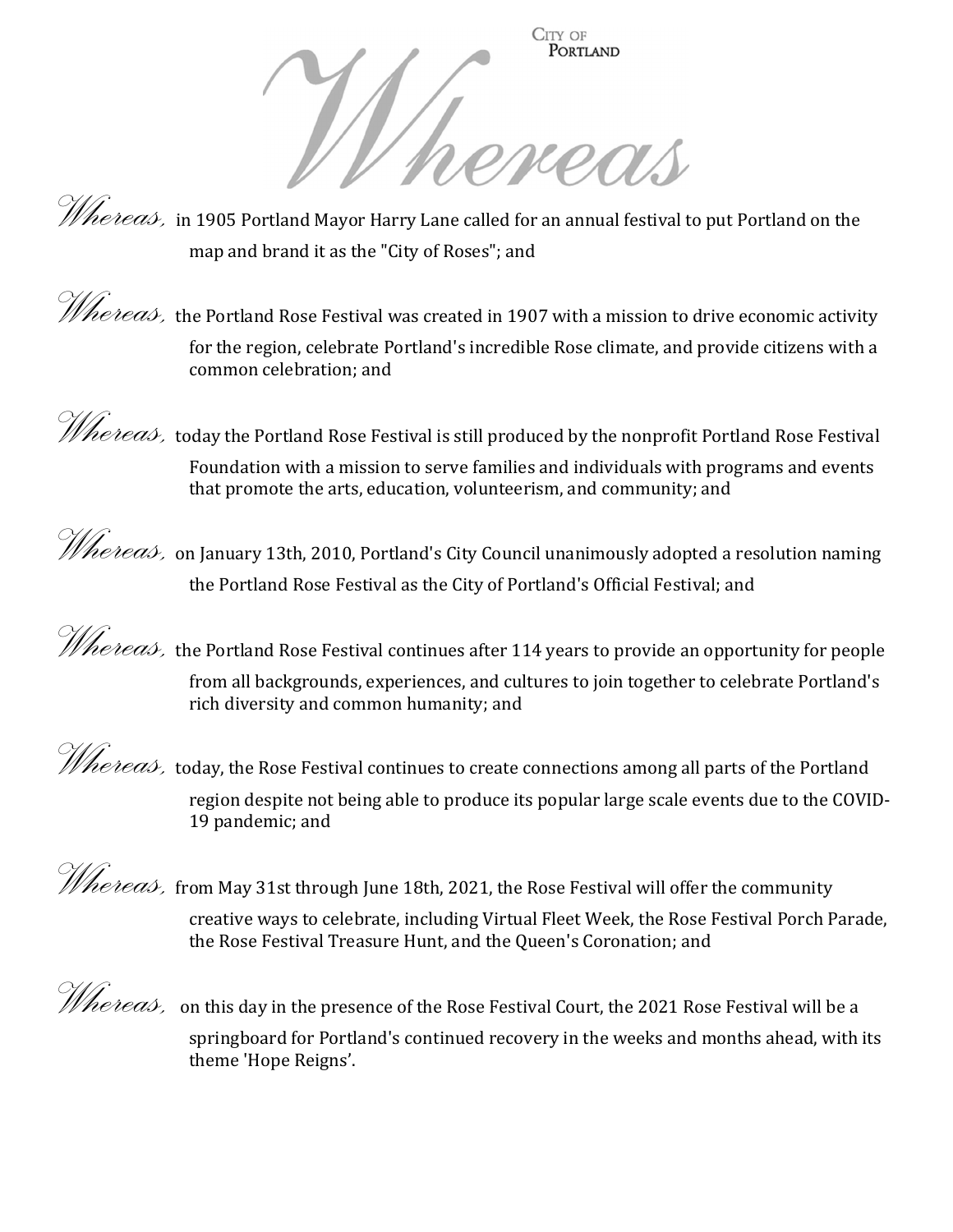



*Whereas*, the City may anticipate the return of its Official Festival to its former size and scope during Portland's Rose Festival Reunion, May 27th through June 12th, 2022.

Now, therefore, I, Ted Wheeler, Mayor of the City of Portland, Oregon, the "City of Roses," do hereby proclaim May 31, 2021-June 18, 2021 to be

Rose Festival Hope Reigns Celebration

 In Portland and encourage all residents to learn about the festival and participate in its events celebrating our city.